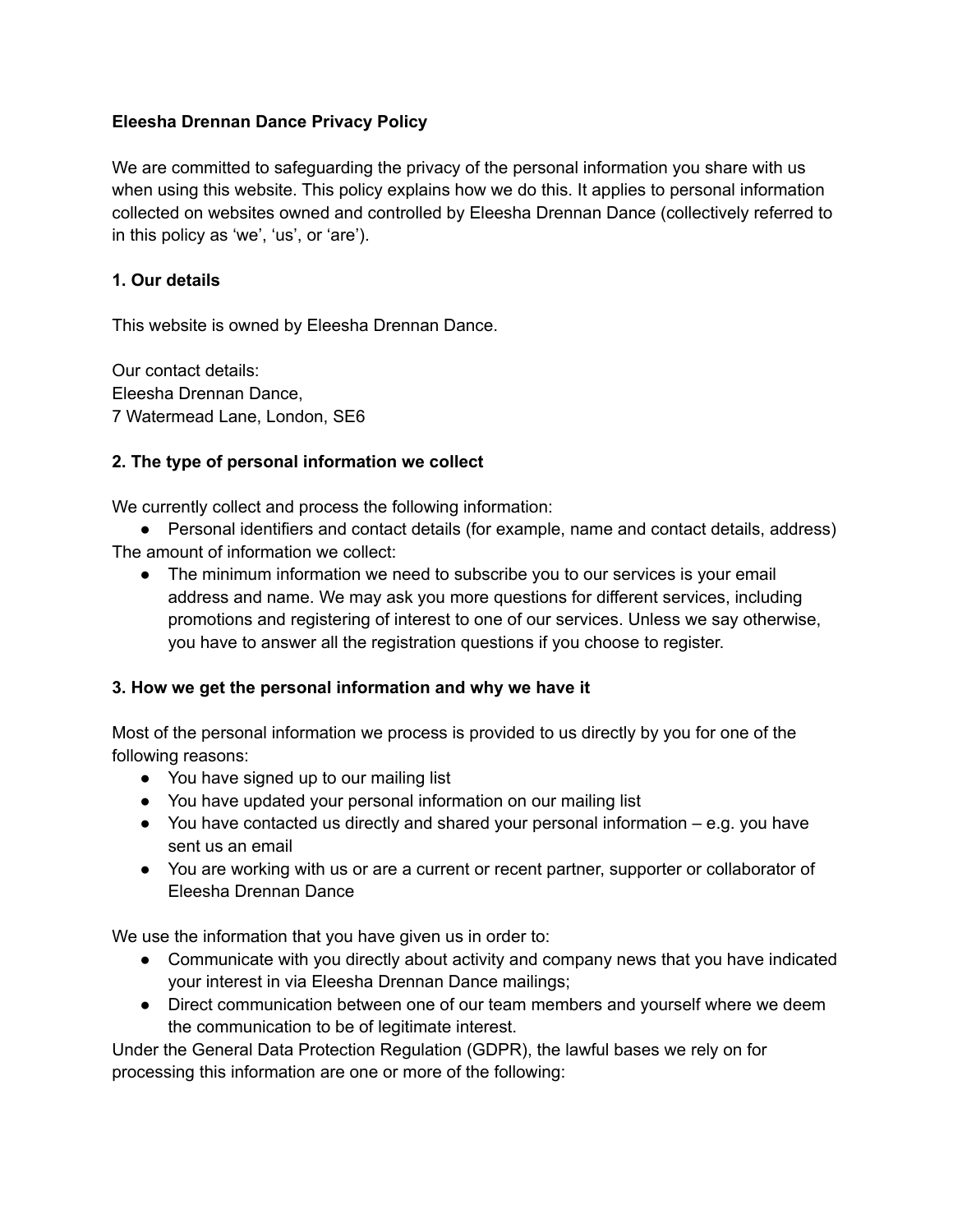(a) Your consent. You are able to remove your consent at any time. You can do this by contacting info@eleeshadrennandance.com or clicking the unsubscribe button in an email / replying with 'unsubscribe'.

(b) We have a legitimate interest.

In very rare cases we may also rely on other lawful basis for processing this information:

- (c) We have a contractual obligation.
- (d) We have a legal obligation.
- (e) We have a vital interest.

## **4. Security and how we store your personal information**

In using this website, you acknowledge that the transmission of information over the internet is inherently insecure.

We will take reasonable technical and organisational precautions to prevent the loss, misuse or alteration of your personal information. This means:

- We make sure that we have appropriate security measures to protect your information:
	- Your information is stored in one or more of the following locations: password protected cloud storage with the following third party Data Processor: Mailchimp.
	- We make sure appropriate security software is installed, updated and utilised on devices used by members of staff.
	- $\circ$  We make sure that when we ask another organisation to provide a service for us, they have appropriate security measures.
- We respect your privacy:
	- You should receive marketing (whether by email, post, SMS or telephone) only from us. We will make sure it is clear when you can make these choices, for example, you can change your preferences if you no longer want to receive communications from us.
- We will make sure that personal information that we process for any purpose or purposes shall not be kept for longer than is necessary for that purpose or those purposes.
- We will collect and use individual user details only if we have your permission or we have sensible business reasons for doing so, such as collecting enough information to effectively manage subscriptions.
- We will be clear in our dealings with you as to what information about you we will collect and how we will use it.
- We will use personal information only for the purposes for which it was originally collected and we will make sure we store and delete it securely.

#### **5. When we will share your personal data with third parties**

We will only share your personal data in the following circumstances:

● With your consent: We may share your data with third parties where we have obtained your express consent to do so.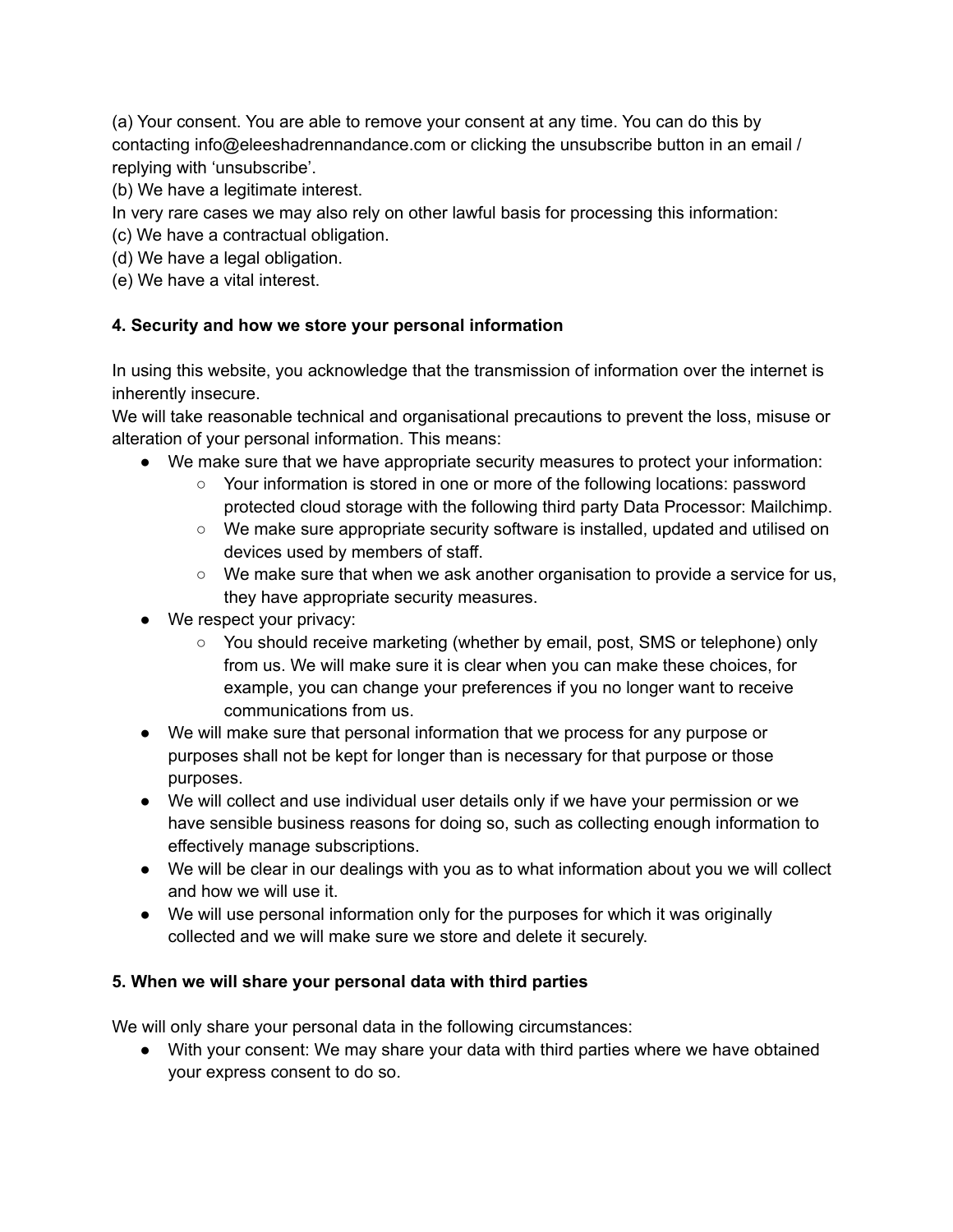- Authorised vendors: We may share your data with third-party vendors that help us operate our services. This includes payment processors, cloud-based hosting services, monitoring services, email service providers, customer relations management (CRM) vendors.
- Certain legal situations: We may share your data where we believe disclosure is necessary to comply with a legal obligation.
- Aggregated or anonymised information: We may publicly disclose non-personal aggregated or anonymised information such as our number of visitors and registered subscribers.

We use reasonable efforts to vet vendors for their privacy and data security practices. We require that such vendors agree to protect the data we share.

## **6. Links to third party websites**

Our website includes hyperlinks to, and details of, third party websites. We have no control over, and are not responsible for, the privacy policies and practices of third parties.

## **7. Children's Privacy**

This site is not intended for use by individuals under 13 years of age and so if you are under 13 please do not provide any personal information to us without the consent of your parent(s) or guardian.

# **8. Changes to this Privacy Policy**

We will publish changes to the privacy policy here on this webpage and will let members of our mailing list know when we have done so. We will review our Privacy Policy on an annual basis, or more frequently if we think it is necessary to do so.

# **9. Your data protection rights**

Under data protection law, you have rights including:

- Your right of access You have the right to ask us for copies of your personal information.
- Your right to rectification You have the right to ask us to rectify personal information you think is inaccurate. You also have the right to ask us to complete information you think is incomplete.
- Your right to erasure You have the right to ask us to erase your personal information in certain circumstances.
- Your right to restriction of processing You have the right to ask us to restrict the processing of your personal information in certain circumstances.
- Your right to object to processing You have the right to object to the processing of your personal information in certain circumstances.